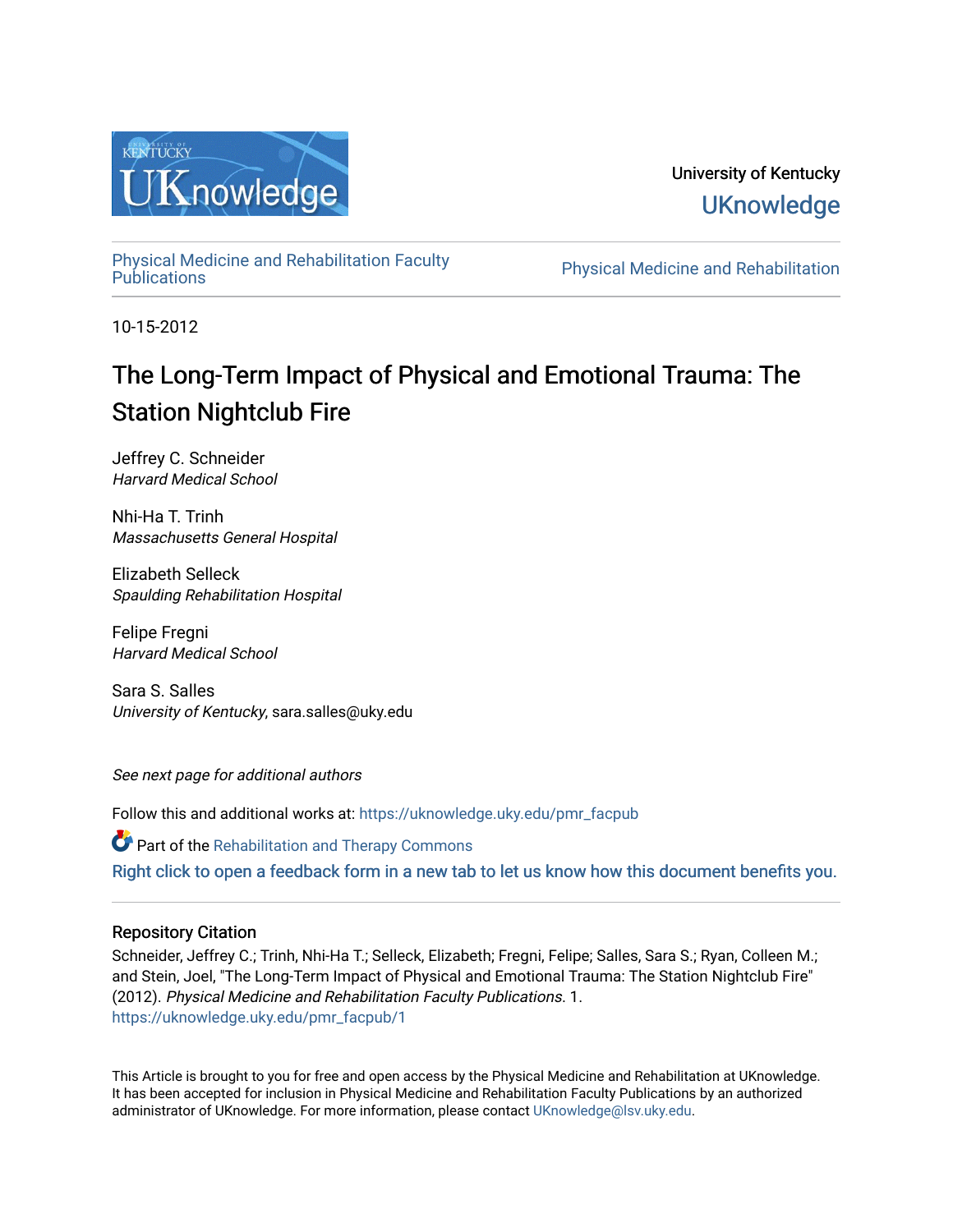# The Long-Term Impact of Physical and Emotional Trauma: The Station Nightclub Fire

Digital Object Identifier (DOI) http://dx.doi.org/10.1371/journal.pone.0047339

# Notes/Citation Information

Published on PLOS One, v. 7, issue.10, e47339.

© Schneider et al. This is an open-access article distributed under the terms of the Creative Commons Attribution License, which permits unrestricted use, distribution, and reproduction in any medium, provided the original author and source are credited.

## Authors

Jeffrey C. Schneider, Nhi-Ha T. Trinh, Elizabeth Selleck, Felipe Fregni, Sara S. Salles, Colleen M. Ryan, and Joel Stein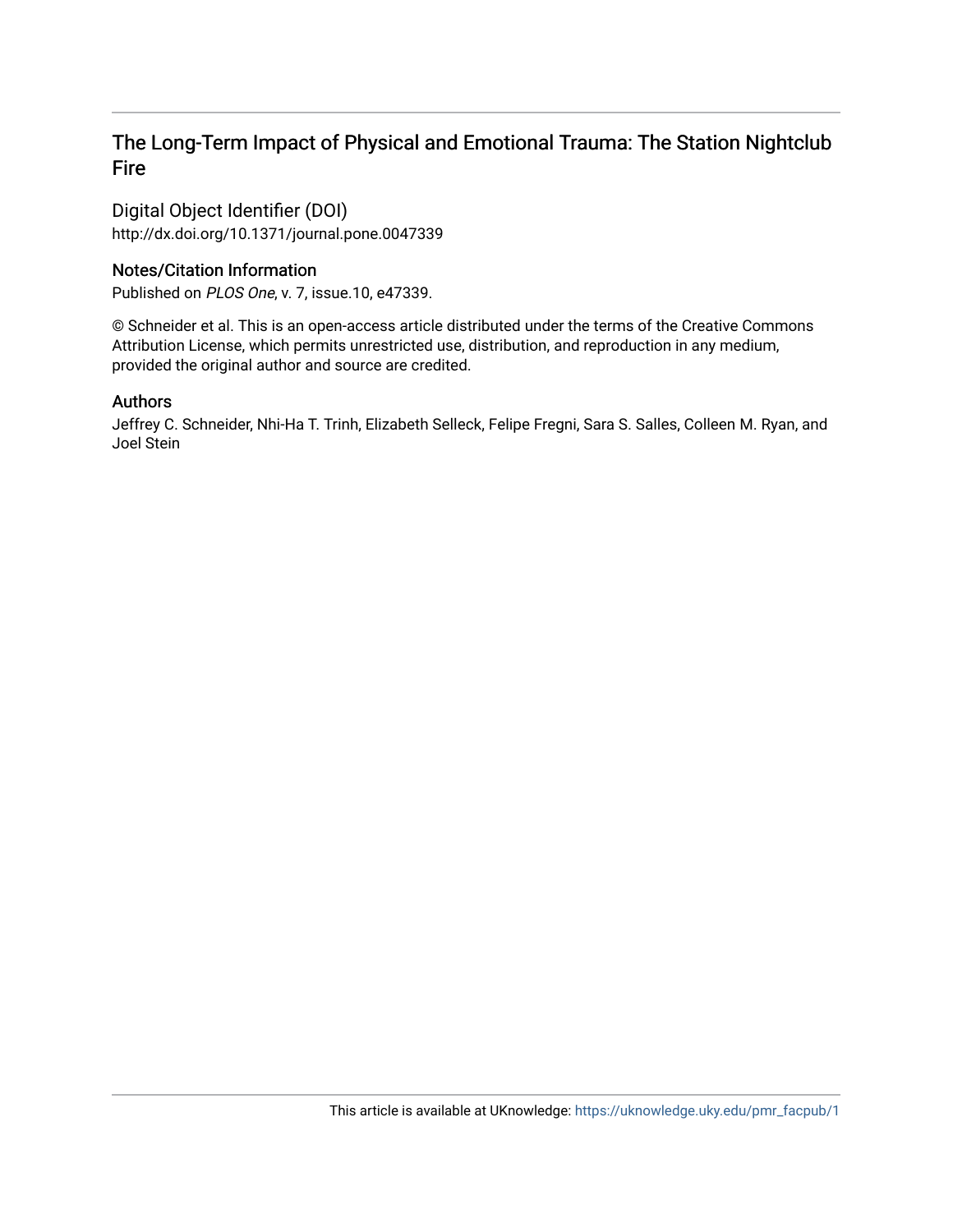1 Department of Physical Medicine and Rehabilitation, Spaulding Rehabilitation Hospital, Harvard Medical School, Boston, Massachusetts, United States of America, 2 Depression and Clinical Research Program, Department of Psychiatry, Massachusetts General Hospital, Boston, Massachusetts, United States of America, 3 Spaulding Rehabilitation Hospital, Boston, Massachusetts, United States of America, 4 Laboratory of Neuromodulation, Spaulding Rehabilitation Hospital, Harvard Medical School, Boston, Massachusetts, United States of America, 5 Department of Physical Medicine and Rehabilitation, University of Kentucky, Lexington, Kentucky, United States of America, 6 Sumner Redstone Burn Center, Department of Surgery, Massachusetts General Hospital, Boston, Massachusetts, United States of America, 7 Shriners Hospitals for Children®-Boston, Boston, Massachusetts, United States of America, 8 Division of Rehabilitation Medicine, Weill Cornell Medical College and New York-Presbyterian Hospital, New York, New York, United States of America, 9 Department of Rehabilitation and Regenerative Medicine, Columbia University Medical Center, New York, New York, United States of America

#### Abstract

Background: Survivors of physical and emotional trauma experience enduring occupational, psychological and quality of life impairments. Examining survivors from a large fire provides a unique opportunity to distinguish the impact of physical and emotional trauma on long-term outcomes. The objective is to detail the multi-dimensional long-term effects of a large fire on its survivor population and assess differences in outcomes between survivors with and without physical injury.

Methods and Findings: This is a survey-based cross-sectional study of survivors of The Station fire on February 20, 2003. The relationships between functional outcomes and physical injury were evaluated with multivariate regression models adjusted for pre-injury characteristics and post-injury outcomes. Outcome measures include quality of life (Burn Specific Health Scale–Brief), employment (time off work), post-traumatic stress symptoms (Impact of Event Scale–Revised) and depression symptoms (Beck Depression Inventory). 104 fire survivors completed the survey; 47% experienced a burn injury. There was a 42% to 72% response rate range. Although depression and quality of life were associated with burn injury in univariate analyses (p $<$ 0.05), adjusted analyses showed no significant relationship between burn injury and these outcomes  $(p=0.91; p=.51)$ . Post-traumatic stress symptoms were not associated with burn injury in the univariate ( $p=0.13$ ) or adjusted analyses ( $p = 0.79$ ). Time off work was the only outcome in which physical injury remained significant in the multivariate analysis ( $p = 0.03$ ).

Conclusions: Survivors of this large fire experienced significant life disruption, including occupational, psychological and quality of life sequelae. The findings suggest that quality of life, depression and post-traumatic stress outcomes are related to emotional trauma, not physical injury. However, physical injury is correlated with employment outcomes. The long-term impact of this traumatic event underscores the importance of longitudinal and mental health care for trauma survivors, with attention to those with and without physical injuries.

Citation: Schneider JC, Trinh N-HT, Selleck E, Fregni F, Salles SS, et al. (2012) The Long-Term Impact of Physical and Emotional Trauma: The Station Nightclub Fire. PLoS ONE 7(10): e47339. doi:10.1371/journal.pone.0047339

Editor: Richard Fielding, The University of Hong Kong, Hong Kong

Received April 18, 2012; Accepted September 14, 2012; Published October 15, 2012

Copyright: © 2012 Schneider et al. This is an open-access article distributed under the terms of the Creative Commons Attribution License, which permits unrestricted use, distribution, and reproduction in any medium, provided the original author and source are credited.

Funding: This project was supported by a pilot grant from the International Association of Fire Fighters. The funders had no role in the study design, data collection and analysis, decision to publish, or preparation of the manuscript.

Competing Interests: The authors have declared that no competing interests exist.

\* E-mail: jcschneider@partners.org

#### Introduction

Trauma is the direct personal experience of an event that involves actual or threatened death or serious injury. [1] Recent catastrophic events such as the wars in Afghanistan and Iraq, the 2011 Japanese tsunami, the September  $11<sup>th</sup>$  terrorist attacks, Hurricane Katrina and the 2010 Haiti earthquake have brought worldwide attention to the impact of trauma on peoples' lives. The long-term sequelae of traumatic events include psychological, occupational, functional and quality of life impairments. [2,3,4,5] Psychological trauma may accompany physical trauma or exist

independent of it. However, the relative impacts of psychological and physical trauma are not well understood.

One of the deadliest fires in American history, The Station nightclub fire occurred on February 20, 2003 in West Warwick, Rhode Island. Pyrotechnic sparks ignited flammable sound insulation around the stage, creating a flash fire that engulfed the club in five minutes. Of the estimated 462 attendees, over 200 were injured and 100 died. [6] Video footage of the fire depicts stampeding patrons blocking the front entrance and the ensuing pandemonium as people tried to escape the burning building. The Station fire was an emotionally traumatic event for all survivors. In

**)** PLOS ONE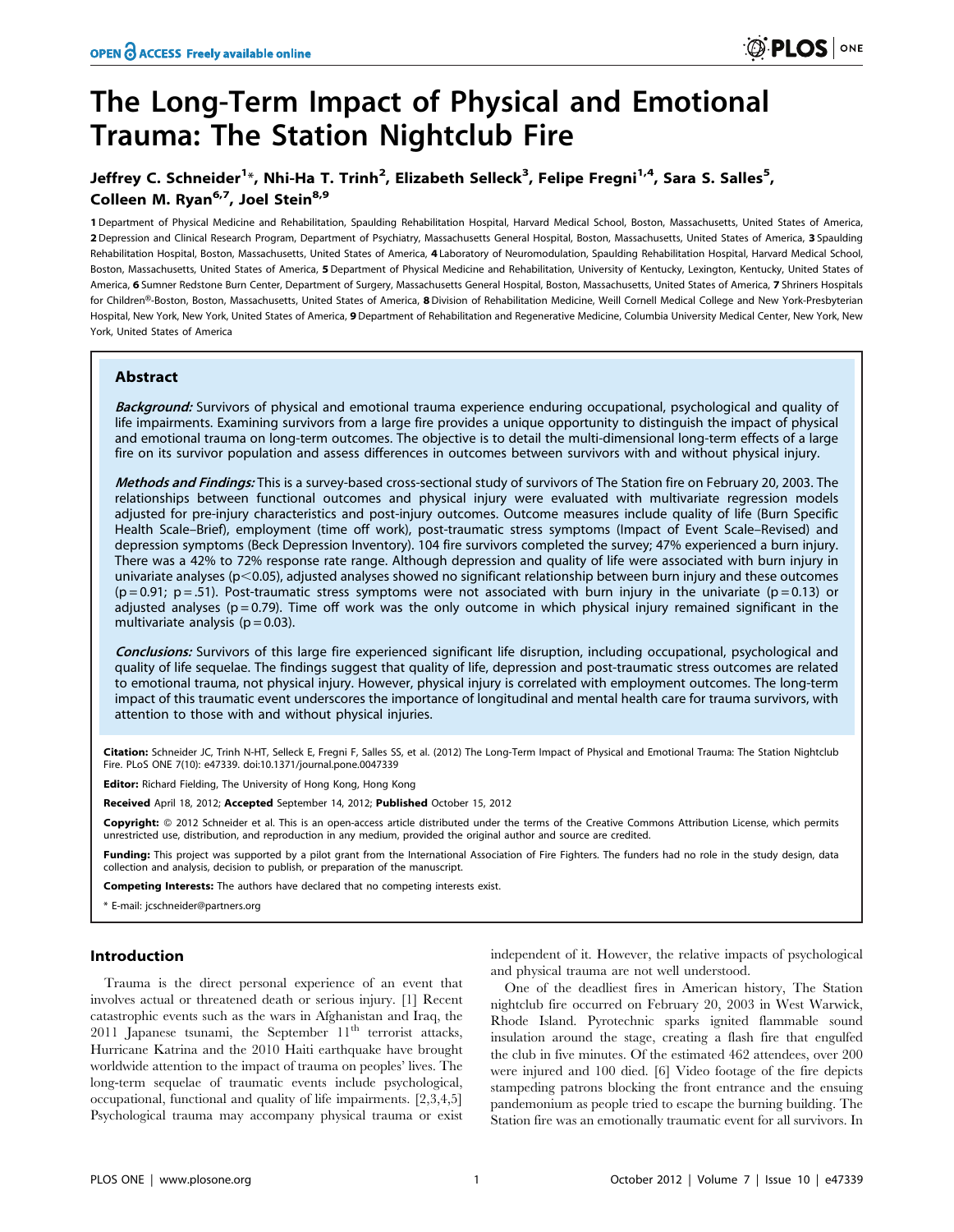addition, a significant proportion of survivors also experienced physical burn injuries.

Burn injury is a form of physical trauma that results in welldocumented long-term consequences such as occupational, [7,8,9] psychological [10,11] and quality of life impairments. [12,13] Similar to physical trauma, psychological trauma from a lifethreatening event, such as a large-scale fire, can result in psychological impairments including post-traumatic stress disorder, major depression, anxiety disorders, [14,15] as well as impairments in occupational, functional and quality of life outcomes. [16] Prior research has examined long term psychological outcomes after large fires and other non-fire disasters. [17,18,19] However, there is a paucity of longitudinal data on long term outcomes of trauma and, in particular, fires. Survivors of The Station fire are a unique cohort that enable us to differentiate the effects of physical and emotional trauma by examining outcomes of survivors with and without physical injury. To our knowledge, this is the first study to investigate the long-term effects of a large fire on its survivor population that includes both burned and nonburned survivors.

The purpose of this study is to (1) detail the multi-dimensional long-term effects of a catastrophic event, a large fire, on its survivor population and (2) assess differences in outcomes between survivors with and without physical injury in a multivariate analysis. The authors hypothesize that survivors with physical injuries will exhibit worse quality of life, psychological and employment outcomes compared to survivors without physical injuries when controlled for confounders and demographic characteristics.

#### **Methods**

#### Study and Survey Design

This study utilized a cross-sectional study design. All survivors present at The Station nightclub on the evening of the fire on February 20, 2003 were eligible for inclusion. There were no explicit exclusion criteria. All study procedures were approved by the Partners Human Research Committee.

Participants completed a survey of demographic, medical and outcome data. In addition, participants answered questions relating to occupational, legal, social and psychological status (Table 1). The questionnaire assessed the following outcomes: (1) quality of life, measured by the Burn Specific Health Scale – Brief (BSHS-B), (2) employment, measured by examining pre- and postinjury occupational history, (3) post-traumatic stress symptoms (PTSS), measured by the Impact of Event Scale – Revised (IES-R) and (4) depression symptoms, measured by the Beck Depression Inventory (BDI). The BSHS-B is a 40-item quality of life instrument that assesses nine domains, including heat sensitivity, affect, hand function, treatment regimens, work, sexuality, interpersonal relationships, simple abilities, and body image. Higher scores denote greater quality of life. It has established validity. [20] The IES-R is a 22-item self-report measure that assesses subjective distress caused by traumatic events. Higher scores correspond with a higher degree of PTSS; IES-R is not designed to diagnose post-traumatic stress disorder. It has established validity and reliability. [21,22] The BDI is a 21 question self-report inventory that assesses the existence and severity of depression symptoms. Higher scores indicate more severe depression symptoms. It has established validity and reliability. [23,24].

#### Table 1. Survey variables.

| Category                  | Variables                          |
|---------------------------|------------------------------------|
| Demographic               | Age                                |
|                           | Gender                             |
|                           | Race                               |
|                           | Number of children                 |
|                           | Marital status                     |
|                           | <b>Employment status</b>           |
| Social changes since fire | Married/engaged                    |
|                           | Divorced/separated                 |
|                           | Change of address                  |
|                           | Home adaptation                    |
|                           | Involvement in lawsuit             |
|                           | Tobacco use                        |
|                           | Alcohol misuse (CAGE >0)           |
| Medical                   | Total body surface area burned     |
|                           | Body areas burned                  |
|                           | Hosptial length of stay            |
|                           | Inhalation injury                  |
|                           | Inpatient rehabilitation           |
|                           | Outpatient rehabilitation therapy  |
|                           | Skin grafting                      |
|                           | Burn surgery                       |
|                           | Compression garment use            |
|                           | Medical complications              |
| Employment                | Employment status pre-fire         |
|                           | Employment status post-fire        |
|                           | Return to same position            |
|                           | Time off work                      |
|                           | Disability status                  |
|                           | Significant other time off work    |
|                           | Significant other career change    |
| Quality of life           | Burn Specific Health Scale - Brief |
|                           | Numeric pain rating scale          |

doi:10.1371/journal.pone.0047339.t001

#### Recruitment

Subjects were recruited from June 2005 to October 2007 by (1) a letter from their treating rehabilitation physician, (2) survivor support group email listserve, (3) newspaper and radio advertisement, and (4) direct mailing. In the first wave of recruitment, the first three methods were utilized, as these were considered the least intrusive means of recruitment. At the time of the study, a local newspaper identified 330 likely survivors by name and hometown; the sources of information for these survivors were varied and included: survivors interviewed by the newspaper, survivors identified by other survivors, survivors identified by lawyers, survivors identified by relatives, survivors confirmed by hospitals, and survivors identified by photographers that took pictures in the nightclub. [25].

In the second wave of recruitment, a search agency was used to establish definitive mailing addresses for remaining likely survivors from the initial newspaper listing. The search agency encountered numerous difficulties identifying survivors that included: incom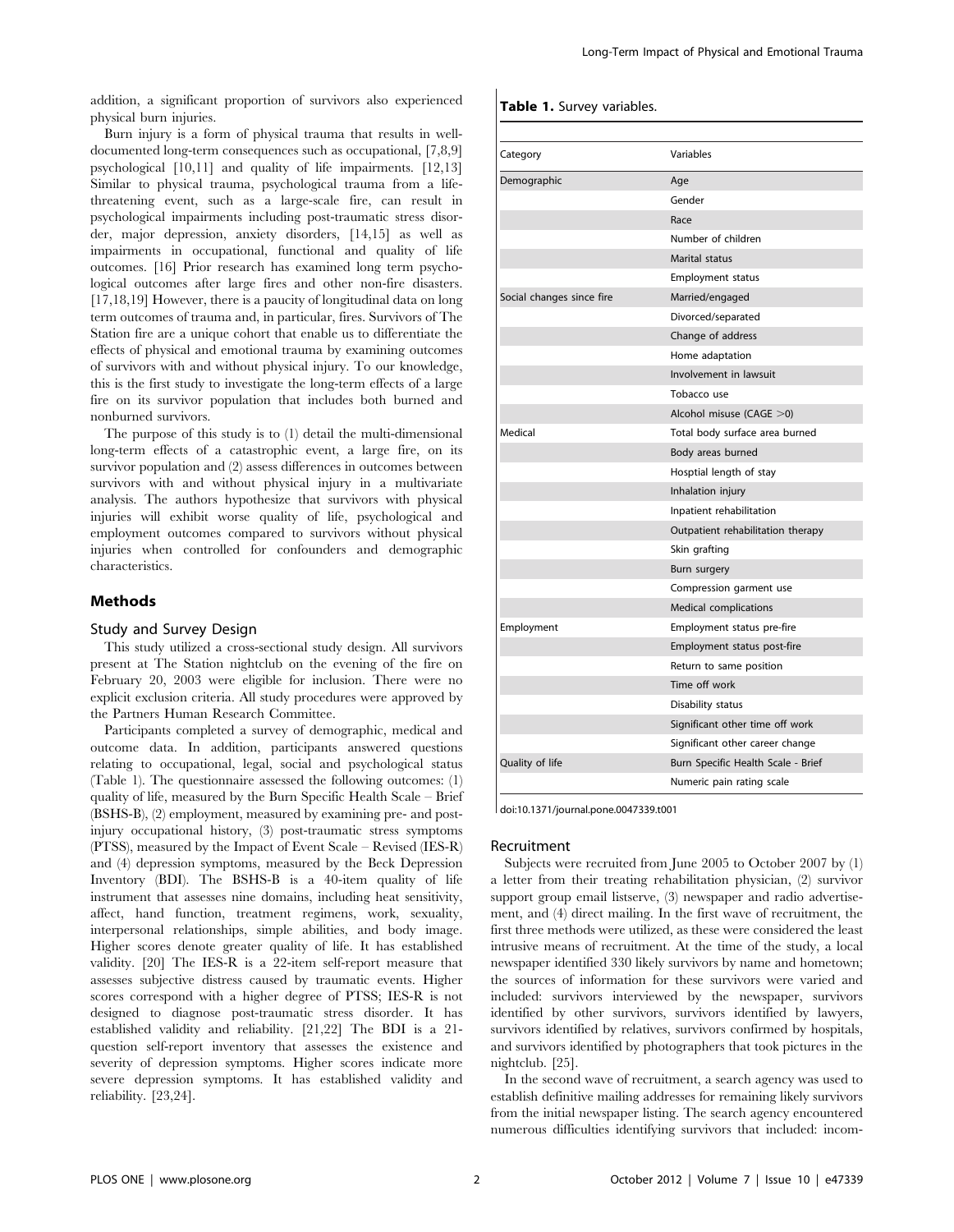plete versions of survivors names (e.g., ''J. Smith'' could have been John Smith or Jay Smith), multiple contact addresses for one potential survivor (e.g., ''John Smith from Main Street'' versus ''John Smith from Center Street''), and addresses with hometowns that differed from the newspaper listing (e.g. newspaper listed John Smith from Providence; search agency found John Smith from Portsmouth). In cases that did not have one definitive mailing address, such as the above scenarios, mailings were sent to each potential contact to attempt to reach as many survivors as possible.

The mailing to these remaining likely survivors included a brief explanation of the study and study staff contact information. Survivors were invited to notify study staff if they were or were not interested in the study. Interested survivors were provided the questionnaire, which was made available by email, passwordprotected website or mailed hard copy. If a completed survey was not received by two weeks, subjects received follow-up by email, phone, or mail in an effort to increase response rate. Subjects received monetary compensation for completing the survey (\$25). Written informed consent was obtained for the subjects that were recruited by letter from their treating physician. For the remainder of the study subjects, a waiver of consent was obtained from the Partners Human Research Committee. The Common Rule [26] and HIPAA Privacy Rule [27] allow an Institutional Review Board to approve a waiver of informed consent for research when specific criteria are met. Identifying data was kept separate from the rest of the data and was not used in data analysis or reporting.

#### Statistical Analysis

The response rates were calculated as the ratio of the number of survivors with completed surveys to the total number of eligible survivors. Given that the newspaper listing of likely survivors was only a rough estimate of the total number of survivors and the limitations of the search agency identification process, the exact number of eligible survivors is unknown. Therefore, two response rates were calculated to provide a range. For the minimum response rate calculation, eligible survivors were defined as all individuals with confirmed contact information as well as any mailings without a response; those returned because of wrong addresses were considered cases of unknown eligibility. For the maximum response rate calculation, eligible survivors were defined as only those with confirmed contact information; mailings without a response and those returned because of wrong addresses were considered cases of unknown eligibility. [28] Responders that completed the survey were compared to non-responder survivors using adjusted multivariate analysis with the following variables: gender, age and median home value by zip code. This analysis used the latter definition of eligible survivors.

The prevalence of quality of life impairments (BSHS-B), depression symptoms (BDI) and PTSS (IES-R) in the study population were compared with historical data of these outcomes in the general population. [29,30,31] BSHS-B scores were grouped into physical (items  $#1-9$ ) and generic  $(H10-30)$ subscores for purposes of comparison. [29] A BDI score greater or equal than 13 was used as cutoff for depression. [30] The characteristics of the BSHS general population exhibited a mean age 40 years and 61% were female. For the BDI normative sample, the age range was 18–64 and 50% were female. [32] For the IES-R normative sample, the age range was 16–78 and 55% were female.

A multivariate model was used to assess the relationship between burn injury and outcomes (depression symptoms, PTSS, employment and quality of life). We adjusted these comparisons for the following independent pre-fire variables: age, gender, race, marital status, number of children, pre-fire employment; and outcomes: PTSS, depression symptoms, employment (time off work and employment status) and quality of life. The outcomes were included in the model because the outcomes are significantly correlated with each other, and it is critical to understand whether their relationship is independent of physical injury.

In the first step of modeling, univariate analyses were examined for each of the outcomes with burn injury as the main independent variable. Next, forward stepwise multivariate linear regression analyses were used for continuous outcomes: depression symptoms, PTSS and quality of life. Forward stepwise logistic regression analysis was used for the employment outcome time off work, dichotomized as greater than or less than or equal to six months. We forced the variables that are considered clinically important in the model regardless of their statistical significance in the univariate analysis. Statistical analyses were performed with STATA software, version 11 (StataCorp 2009).

#### Results

#### Responders

104 of the 362 likely survivors completed the study survey. The minimum response rate calculation included 247 eligible survivors and the maximum response rate calculation included144 eligible survivors resulting in 42% and 72% response rates, respectively. (Figure 1) The first wave of recruitment resulted in the identification of 120 survivors. Of these, 90 survivors completed the survey. In the second wave, a search agency identified contact information for 152 potential subjects of the remaining 210 probable survivors. Of the 24 survivors that responded to the mailing, 14 completed the survey, six responded with interest in the study but did not complete the survey and four responded that they were not interested. There were 25 returned mailings because of wrong addresses and 103 mailings without a response. Of the 104 completed surveys, 74 were by password-protected website, 30 were by mailed hard copy and none were be email. Responders and non-responders were assessed for differences in sociodemographic characteristics. Multivariate analysis showed that gender and median home price by zip code were not significantly different between groups (age,  $p = 0.73$ ; home price,  $p = 0.22$ ). However, gender exhibited statistically significant differences between groups, with more males in the non-responder group  $(p = 0.05)$ . We therefore adjusted our results to gender as to avoid a potential effect of non-responders in our results.

#### Characteristics of study population

Almost one-half of subjects experienced a burn injury as a result of the fire (47%). The characteristics of the two study groups were similar, except that survivors with burn injury were less frequently married and employed  $(p<0.05)$  (Table 2). Of those with burn injuries, the most common size burn was 1–20% total body surface area (59%). The head (75%) and arms (65%) were the most common areas burned (Figure 2). Respondents most commonly reported a hospital length of stay of  $1-7$  days  $(42\%)$ , followed by 1–5 months (30%). A minority of survivors with burn injuries reported an intensive care unit stay (43%) and inpatient rehabilitation stay (26%). Alcohol misuse was reported in 38% of survivors with burn injuries and 47% of survivors without burn injuries (the CAGE items were not administered to compare to pre-trauma status). In addition, multiple characteristics demonstrated no significant differences between injured and uninjured groups, such as self-reported psychiatric problems, social disruption (separation/divorce, change of address, home adaptation), alcohol and tobacco use, and counseling.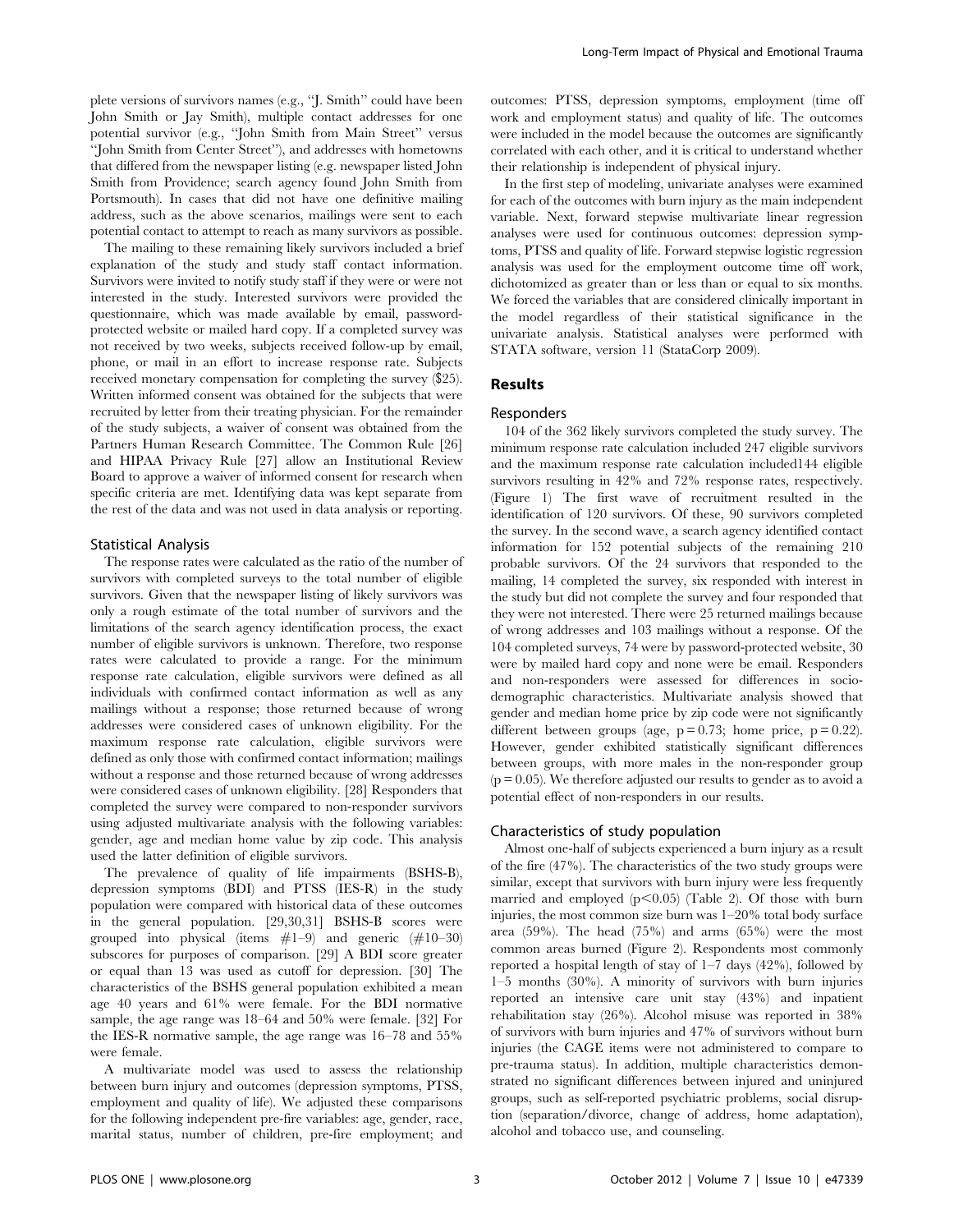

Figure 1. Flowchart of recruitment methodology. doi:10.1371/journal.pone.0047339.g001

#### Outcomes

For PTSS, depression symptoms and quality of life the study cohort exhibited worse outcomes than population-based comparison groups. IES-R scores indexing PTSS for the study population was  $28\pm22$  (mean  $\pm$  sd); this represented significantly more PTSS than the population-based comparison group  $(p<0.001)$ . Depressive symptoms (BDI  $\geq$ 13) were found in 35.4% of the study sample and this constituted a significantly larger proportion than controls (prevalence 4.2%;  $p<0.001$ ). For quality of life, the study cohort exhibited mean BSHS-B physical and generic scores of  $30±7$  and  $57±19$ , respectively. These scores also represented significantly worse quality of life than population-based control data (35 $\pm$ 3, p $\leq$ 0.001; 71 $\pm$ 14, p $\leq$ 0.001).

Survivors with and without burn injuries demonstrate significant impairments in quality of life, employment, PTSS and depression symptoms (Table 3). Unadjusted outcome data



Figure 2. Body areas burned among survivors with burn injury. doi:10.1371/journal.pone.0047339.g002

demonstrated that survivors with burn injuries exhibited lower quality of life scores compared to survivors without burn injuries. For occupational outcomes, survivors with burn injuries returned to the same job after the fire less often (69% vs 91%), were more likely to be unemployed after the fire (33% vs 10%), and were more likely to be on disability (29% vs 2%) than those without burn injuries. Survivors with burn injuries also reported more time off work than survivors without burn injuries. Survivors with and without burn injuries demonstrated similar levels of severe  $(35\%;$ 21%), moderate (21%; 24%), mild (23%; 33%) and subclinical (21%; 22%) PTSS. Regarding depressive symptoms, the majority of survivors with burn injuries had minimal levels of depression (52%), followed by moderate (22%), mild (15%), and severe (11%); the vast majority of survivors without burns demonstrated minimal levels of depression (80%).

#### Univariate and multivariate adjusted analysis

The results of the univariate and multivariate analyses are presented in Table 4. Although survivors with burn injuries exhibited lower mean quality of life scores (BSHS-B) compared to survivors without burn injuries in the univariate analysis (mean difference of 4.5 points,  $p<0.001$ ), adjusted analysis showed no significant differences between the two groups (burn injury, beta coefficient =  $-1.17$ , p = 0.51). Variables related to employment confounded the relationship between burn injury and quality of life. Similar results were found for depression symptoms (BDI); there was a statistically significant relationship with burn injury in the univariate analysis  $(p = 0.01)$  but not in the multivariate analysis  $(p = 0.91)$ . In addition, variables associated with employment also confounded the relationship between burn injury and BDI scores. For PTSS (IES-R) there was no significant relationship with burn injury in the univariate and multivariate analyses  $(p = 0.13$  and  $p = 0.79$ , respectively).

For the relationship between post-fire employment outcomes and burn injury, the variable time off work was used as this variable better indexed employment changes associated with burn injury than employment status (based on changes in the Beta coefficient of the independent variables). The relationship between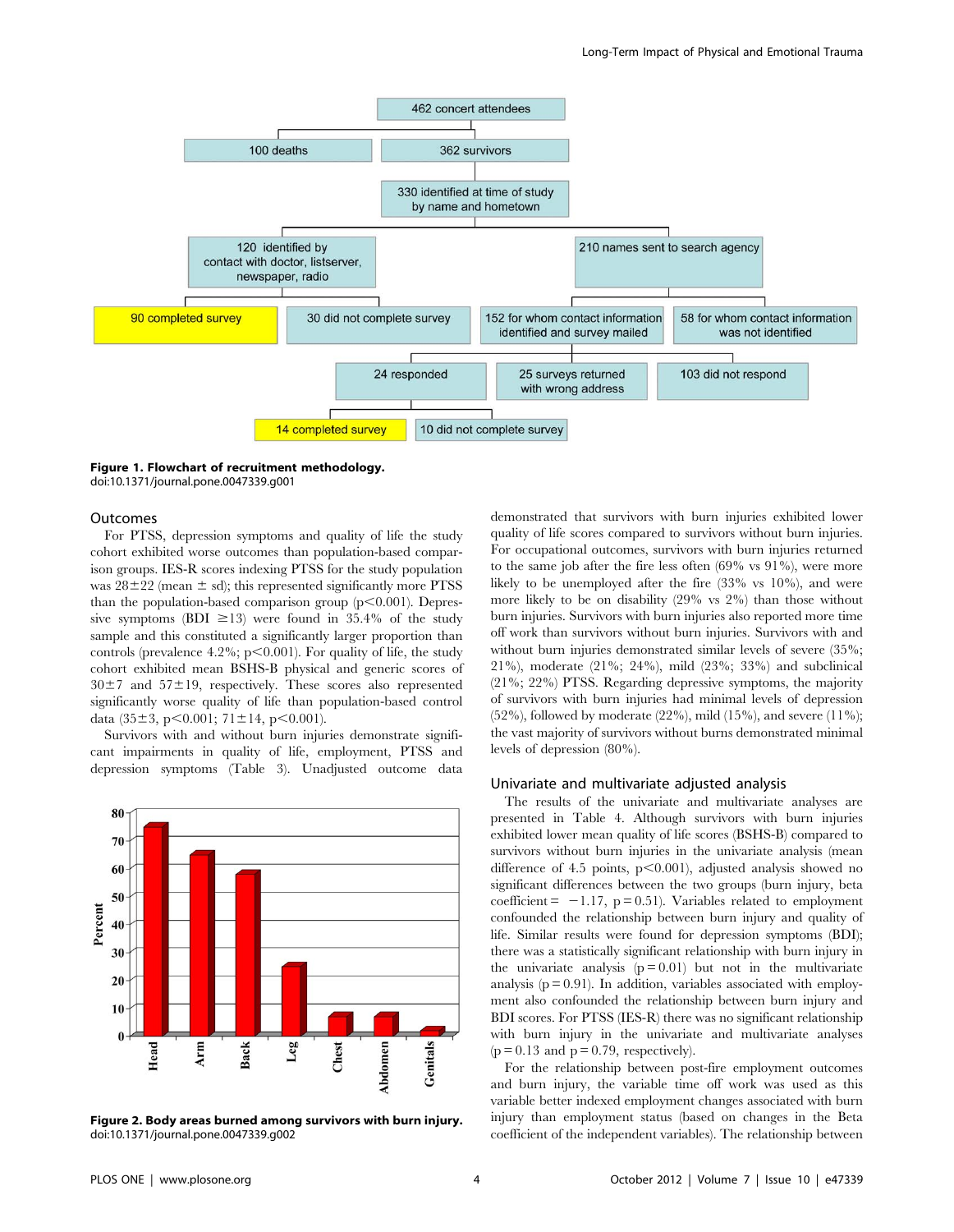Table 2. Demographic and medical characteristics of study population.

| Category                                  | <b>Survivors with Burn Injury</b> | <b>Survivors without Burn Injury</b> |
|-------------------------------------------|-----------------------------------|--------------------------------------|
| <b>Number of subjects</b>                 | 49                                | 55                                   |
| <b>Male</b> , n (%)                       | 28 (57)                           | 36 (65)                              |
| Age at injury, mean years (sd)            | 32.1(6.8)                         | 32.6(7.5)                            |
| <b>Race</b> , n (%)                       |                                   |                                      |
| Caucasian                                 | 48 (98)                           | 53 (96)                              |
| African American                          | 0(0)                              | 0(0)                                 |
| Hispanic                                  | 1(2)                              | 1(2)                                 |
| Other                                     | 0(0)                              | 1(2)                                 |
| Married or long-term partner, n (%)*      | 15(31)                            | 35(63)                               |
| <b>Employment status</b> , n (%)*         |                                   |                                      |
| Full-time                                 | 33 (72)                           | 50 (92)                              |
| Part-time                                 | 7(15)                             | 2(4)                                 |
| Student                                   | 4(9)                              | 1(2)                                 |
| Unempoyed                                 | 2(4)                              | 1(2)                                 |
| Children, n (%)                           | 26(53)                            | 23(42)                               |
| Total body surface area burned, n (%)     |                                   |                                      |
| $0 - 20\%$ :                              | 29 (59)                           |                                      |
| $21 - 40\%$ :                             | 13 (27)                           |                                      |
| $>40\%$ :                                 | 7(14)                             |                                      |
| Hospital length of stay, n (%)            |                                   |                                      |
| $1-7$ days:                               | 17 (42)                           |                                      |
| 1-3 weeks:                                | 9(23)                             |                                      |
| 1-5 months:                               | 12 (30)                           |                                      |
| 6-12 months:                              | 2(5)                              |                                      |
| ICU stay, n (%)                           | 21(43)                            |                                      |
| Inpatient rehabilitation stay, n (%)      | 13 (26)                           |                                      |
| Outpatient rehabilitation therapy, n, (%) | 33 (67)                           |                                      |
| Psychosocial Characteristics, n (%)       |                                   |                                      |
| Married or engaged                        | 7(15)                             | 9(16)                                |
| Divorced or separated                     | 10(21)                            | 6(11)                                |
| Change of address                         | 23 (47)                           | 28 (50)                              |
| Home adaptation                           | 5(10)                             | 4(7)                                 |
| Started tobacco use                       | 12(24)                            | 10(18)                               |
| Alcohol misuse                            | 19 (38)                           | 26(47)                               |
| Involvement in lawsuit *                  | 47 (96)                           | 18 (33)                              |
| Support group attendance*                 | 14 (29)                           | 2(4)                                 |
| Psychological counseling                  | 30(62)                            | 32 (58)                              |

\*p-value ≤0.05; <sup>a</sup>empty cells appear because survivors without burn injury do not have total body surface area burned, hospital length of stay, ICU stay, inpatient rehabilitation stay or outpatient rehabilitation therapy data.

doi:10.1371/journal.pone.0047339.t002

time off work and burn injury was significant in the univariate and adjusted analyses (univariate analysis:  $p<0.001$ , OR = 7.6; adjusted analysis:  $p = 0.03$ , OR = 4.03).

#### Discussion

This is the first study to investigate the long-term effects of a large fire on its survivors. This cross-sectional examination exposes the profound multidimensional impact of The Station fire on its survivors. At long-term follow up, the lives of survivors with and without burn injuries were significantly altered in multiple arenas.

Fire survivors experienced impairments in the four outcome measures studied: PTSS, depression symptoms, quality of life and employment. Additional survey variables reveal a complex picture of life disruption that includes lawsuits, occupational changes, alcohol misuse, tobacco use, divorce, supportive counseling, changes of address, hospitalizations, outpatient rehabilitation therapy, and issues with interpersonal abilities and sexuality. The authors plan continued follow up of this cohort that will provide additional understanding of the long-term sequelae of trauma as further improvements in outcomes are possible. [33].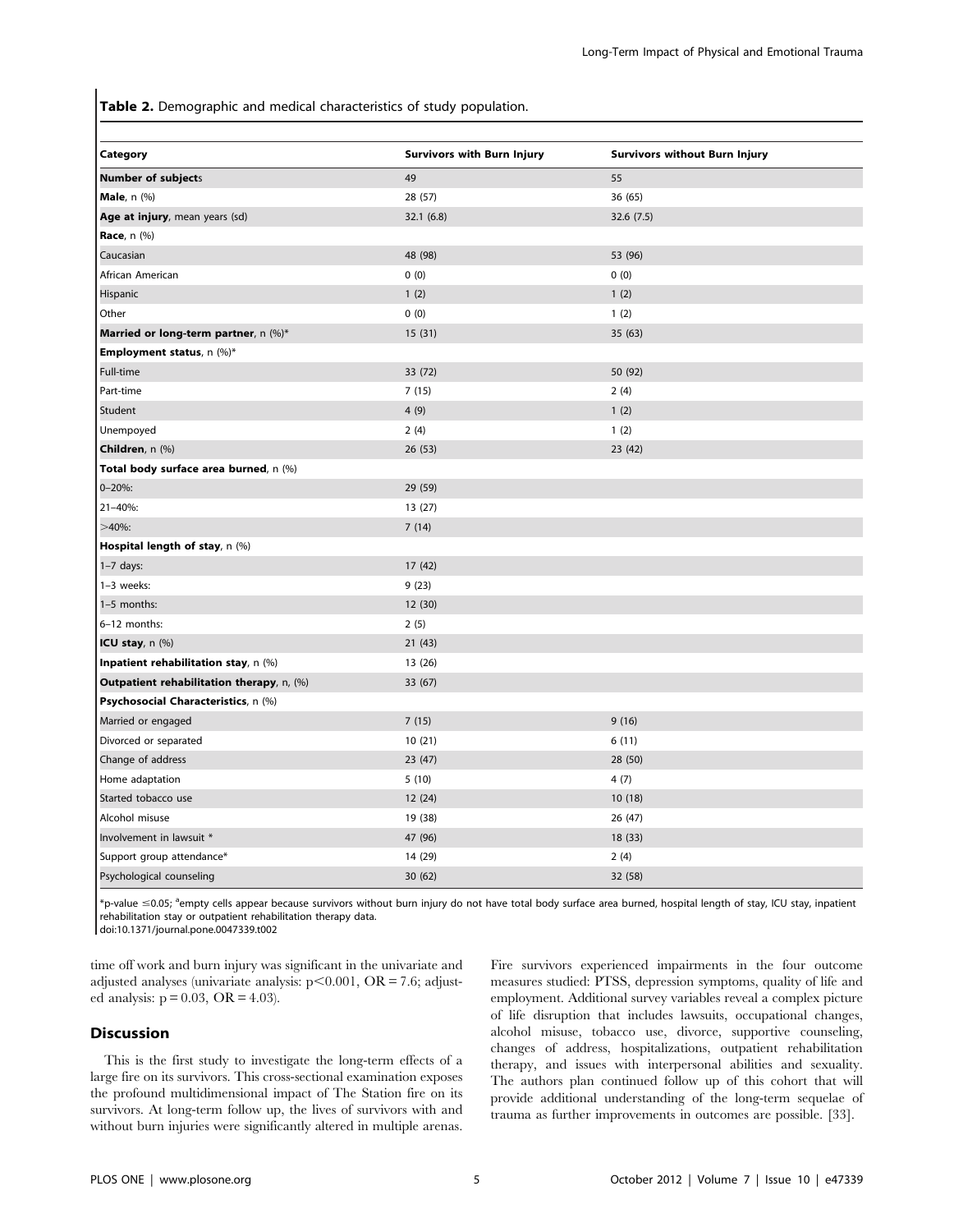#### Table 3. Outcomes of study participants.

| <b>Outcomes and subcategories</b>                                                        | <b>Survivors with Burn Injury</b> | <b>Survivors without Burn Injury</b> |
|------------------------------------------------------------------------------------------|-----------------------------------|--------------------------------------|
| <b>Quality of Life, Burn Specific Health Scale - Brief, median (interquartile range)</b> |                                   |                                      |
| Sub-categories                                                                           | Sub-scores                        | Sub-scores                           |
| Simple abilities                                                                         | 4(3.7, 4)                         | 4(4, 4)                              |
| Hand function                                                                            | 4(3.3, 4)                         | 4(4, 4)                              |
| Affect                                                                                   | 2.9(2.1, 3.7)                     | $3.4$ (2.6, 3.9)                     |
| Interpersonal                                                                            | 3.8(3, 4)                         | 4(3.5, 4)                            |
| Sexuality                                                                                | 4(3.2, 4)                         | 4(3.7, 4)                            |
| Body Image                                                                               | 3.5(2.6, 4)                       | 4(4, 4)                              |
| <b>Heat Sensitivity</b>                                                                  | 2.8(1.8, 3.6)                     | 4(4, 4)                              |
| Treatment regimes                                                                        | 3.8(3.1, 4)                       | 4(4, 4)                              |
| Work                                                                                     | 3.8(3, 4)                         | 4(4, 4)                              |
| <b>Occupational Outcomes</b> , n (%)                                                     |                                   |                                      |
| Return to same job post-fire                                                             | 33 (69)                           | 50 (91)                              |
| Employment after fire                                                                    |                                   |                                      |
| Full-time:                                                                               | 12(45)                            | 23 (80)                              |
| Part-time:                                                                               | 6(22)                             | 3(10)                                |
| Unemployed:                                                                              | 9(33)                             | 3(10)                                |
| Time off work                                                                            |                                   |                                      |
| $1-7$ days:                                                                              | 3(7)                              | 28 (56)                              |
| $1-3$ weeks:                                                                             | 3(7)                              | 14 (28)                              |
| 1-5 months:                                                                              | 16(35)                            | 2(4)                                 |
| 6-12 months:                                                                             | 12(27)                            | 0(0)                                 |
| $>1$ year:                                                                               | 11(24)                            | 6(12)                                |
| <b>Disability</b>                                                                        | 14 (29)                           | 1(2)                                 |
| Post-Traumatic Stress Symptoms, Impact of Event Scale-Revised, n (%)                     |                                   |                                      |
| Subclinical                                                                              | 10(21)                            | 12(22)                               |
| Mild                                                                                     | 11(23)                            | 18(33)                               |
| Moderate                                                                                 | 10(21)                            | 13 (24)                              |
| Severe                                                                                   | 17(35)                            | 11(21)                               |
| Depressive Symptoms, Beck Depression Inventory, n (%)                                    |                                   |                                      |
| Minimal                                                                                  | 24 (52)                           | 42 (80)                              |
| Mild                                                                                     | 7(15)                             | 2(4)                                 |
| Moderate                                                                                 | 10(22)                            | 4(8)                                 |
| Severe                                                                                   | 5(11)                             | 4(8)                                 |

doi:10.1371/journal.pone.0047339.t003

Contrary to our initial hypothesis, survivors with and without physical injury exhibit no significant difference in three of the four outcomes (quality of life, PTSS and depression symptoms), after controlling for pre-fire and outcome variables. Survivors that experienced physical and emotional trauma (those with burn injuries) demonstrate the same outcomes as those that experienced emotional trauma alone (those without burn injuries). Our analysis suggests that non-physical trauma is the primary determinant of these outcomes. This is in contrast to literature documenting post traumatic stress, depression and quality of life impairments in burn survivors. [10–13] This finding underscores the overwhelming impact of non-physical trauma on long-term outcomes. Military combat provides an interesting comparison. Marines deployed to Iraq and Afghanistan that reported feeling in danger of death demonstrated the highest odds of reporting PTSS. Those who were shot or seriously wounded also demonstrated increased odds of PTSS, although at a lower rate. [34] In a separate study of war veterans, the presence of PTSS was not related to severity of injury. [35].

On the other hand, survivors with burn injuries experienced worse outcomes than survivors without burn injuries in employment. This finding suggests a compounded effect of physical and non-physical trauma on employment outcomes. Burn injuries result in multiple physical complications requiring hospitalization and rehabilitation such as contractures, bony abnormalities, neuropathy, impaired thermoregulation, altered metabolism, chronic pain and hypertrophic scarring. [36] In this study, survivors with physical injuries experienced significant burns that included a high incidence of face and arm burns, large burns, prolonged hospital stays, intensive care unit stays and inpatient rehabilitation. Such physical consequences compound the emotional impact of trauma and impact occupational performance.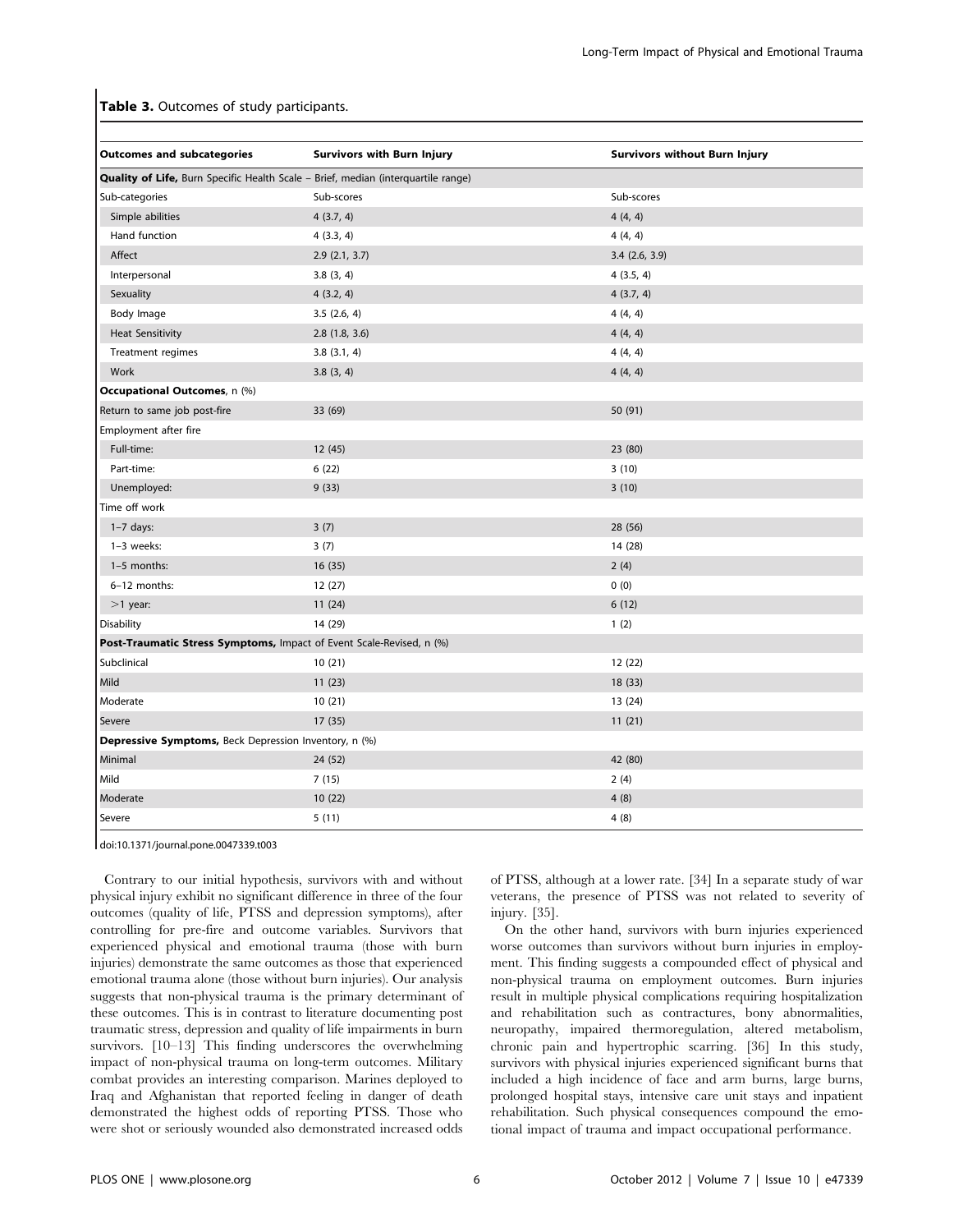Table 4. Univariate and multivariate analyses of outcomes. Table 4. Univariate and multivariate analyses of outcomes.

|                       | Outcomes                                                        |             |                                                                                                                                                                                                                              |         |                                                                                                               |         |                           |                    |
|-----------------------|-----------------------------------------------------------------|-------------|------------------------------------------------------------------------------------------------------------------------------------------------------------------------------------------------------------------------------|---------|---------------------------------------------------------------------------------------------------------------|---------|---------------------------|--------------------|
|                       | Quality of Life, Burn Specific Healtl<br>Scale - Brief (BSHS-B) |             | Inventory (BDI)                                                                                                                                                                                                              |         | Impact of Event Scale-Revised (IES-R)<br>Depressive Symptoms, Beck Depression Post-Traumatic Stress Symptoms, |         | Employment, Time off work |                    |
| Variable              | Coefficient (95% CI)                                            | g<br>lisv-q | Coefficient (95% CI)                                                                                                                                                                                                         | p-value | Coefficient (95% CI)                                                                                          | p-value | Odds Ratio (95% Cl)       | p-value            |
| Univariate analysis   |                                                                 |             |                                                                                                                                                                                                                              |         |                                                                                                               |         |                           |                    |
| Burn Injury           | $-4.50(-6.45, -2.55)$                                           | < 0.001     | 5.63 (1.31, 9.95)                                                                                                                                                                                                            | 0.01    | $6.61(-1.90, 15.12)$                                                                                          | 0.13    | 7.67 (2.73, 21.56)        | < 0.001            |
| Constant              | 33.66 (32.26, 35.07)                                            | < 0.001     | 8.52 (5.56, 11.48)                                                                                                                                                                                                           | < 0.001 | 25.24 (19.40, 31.08)                                                                                          | < 0.001 |                           |                    |
| Multivariate analysis |                                                                 |             |                                                                                                                                                                                                                              |         |                                                                                                               |         |                           |                    |
| Burn Injury           | $-1.17 (-4.79, 2.44)$                                           | 0.51        | $-0.28(-5.53, 4.96)$                                                                                                                                                                                                         | 0.91    | $1.58(-10.78, 13.94)$                                                                                         | 0.79    | 4.04 (1.11, 14.63)        | 0.03               |
| Gender                | $-1.02(-4.43, 2.40)$                                            | 0.54        | $2.43 (-2.41, 7.27)$                                                                                                                                                                                                         | 0.31    | $-4.97$ (-16.46, 6.51)                                                                                        | 0.38    | $0.83$ $(0.25, 2.77)$     | 0.76               |
| Age                   | $0.01 (-0.23, 0.24)$                                            | 0.94        | $-0.04$ ( $-0.38$ , 0.30)                                                                                                                                                                                                    | 0.80    | $0.22(-0.57, 1.01)$                                                                                           | 0.57    | 1.08 (0.98, 1.20)         | 0.12               |
| Race                  | $-8.29(-18.45, 1.87)$                                           | 0.10        | $-9.65$ ( $-24.58$ , 5.27)                                                                                                                                                                                                   | 0.19    | $-2.63$ ( $-39.17$ , 33.91)                                                                                   | 0.88    | 0.44(0.02, 12.71)         | 0.63               |
| Marriage              | $2.45 (-1.17, 6.06)$                                            | 0.18        | $3.59$ (-1.60, 8.79)                                                                                                                                                                                                         | 0.17    | $-1.52(-14.30, 11.25)$                                                                                        | 0.81    | 0.61(0.18, 1.99)          | 0.41               |
| Pre-fire employment   | $-0.68(-5.13, 3.78)$                                            | 0.76        | $-0.46$ ( $-6.88, 5.96$ )                                                                                                                                                                                                    | 0.88    | $4.21(-10.83, 19.25)$                                                                                         | 0.57    | 0.86(0.19, 3.82)          | 0.84               |
| Number of children    | $-0.19(-1.72, 1.33)$                                            | 0.80        | $-1.53$ $(-3.63, 0.57)$                                                                                                                                                                                                      | 0.14    | $3.91 (-1.00, 8.82)$                                                                                          | 0.11    | 0.79(0.46, 1.34)          | 0.38               |
| Time off work         | $-2.34(-5.98, 1.29)$                                            | 0.20        | $-1.51(-6.91, 3.88)$                                                                                                                                                                                                         | 0.57    | $-1.85(-14.64, 10.95)$                                                                                        | 0.77    |                           | Ţ                  |
| Post-fire employment  | $-0.85(-4.08, 2.39)$                                            | 0.59        | $-0.81 (-5.48, 3.86)$                                                                                                                                                                                                        | 0.72    | $2.14(-8.88, 13.16)$                                                                                          | 0.69    | $\overline{1}$            | Ĭ.                 |
| ā                     | $-0.39(-0.64, -0.14)$                                           | 0.004       |                                                                                                                                                                                                                              | Ï       | 1.74(1.05, 2.43)                                                                                              | < 0.001 | 1.02(0.92, 1.14)          | 0.66               |
| IES-R                 | $0.03 (-0.09, 0.16)$                                            | 0.58        | 0.31(0.19, 0.44)                                                                                                                                                                                                             | < 0.001 |                                                                                                               |         | 0.96(0.92, 1.01)          | 0.14               |
| BSHS-B                |                                                                 |             | $-0.80(-1.32, -0.29)$                                                                                                                                                                                                        | 0.004   | $0.40(-1.06, 1.85)$                                                                                           | 0.58    | 0.87 (0.73, 1.03)         | $\overline{0}$ .11 |
| Constant              | 44.78 (32.01, 57.55)                                            | < 0.001     | 39.89 (11.37, 68.42)                                                                                                                                                                                                         | 0.008   | $-15.60 (-93.92, 62.72)$                                                                                      | 0.68    | $\overline{\phantom{a}}$  | $\mathsf{I}$       |
|                       |                                                                 |             | an the univariate analysis an empty cell occurs because the logistic regression analysis for the binary outcome employment does not produce a constant. In the multivariate analysis empty cells occur where the outcome and |         |                                                                                                               |         |                           |                    |

variable are the same.<br>I doi:10.1371/journal.pone.0047339.t004 variable are the same.

doi:10.1371/journal.pone.0047339.t004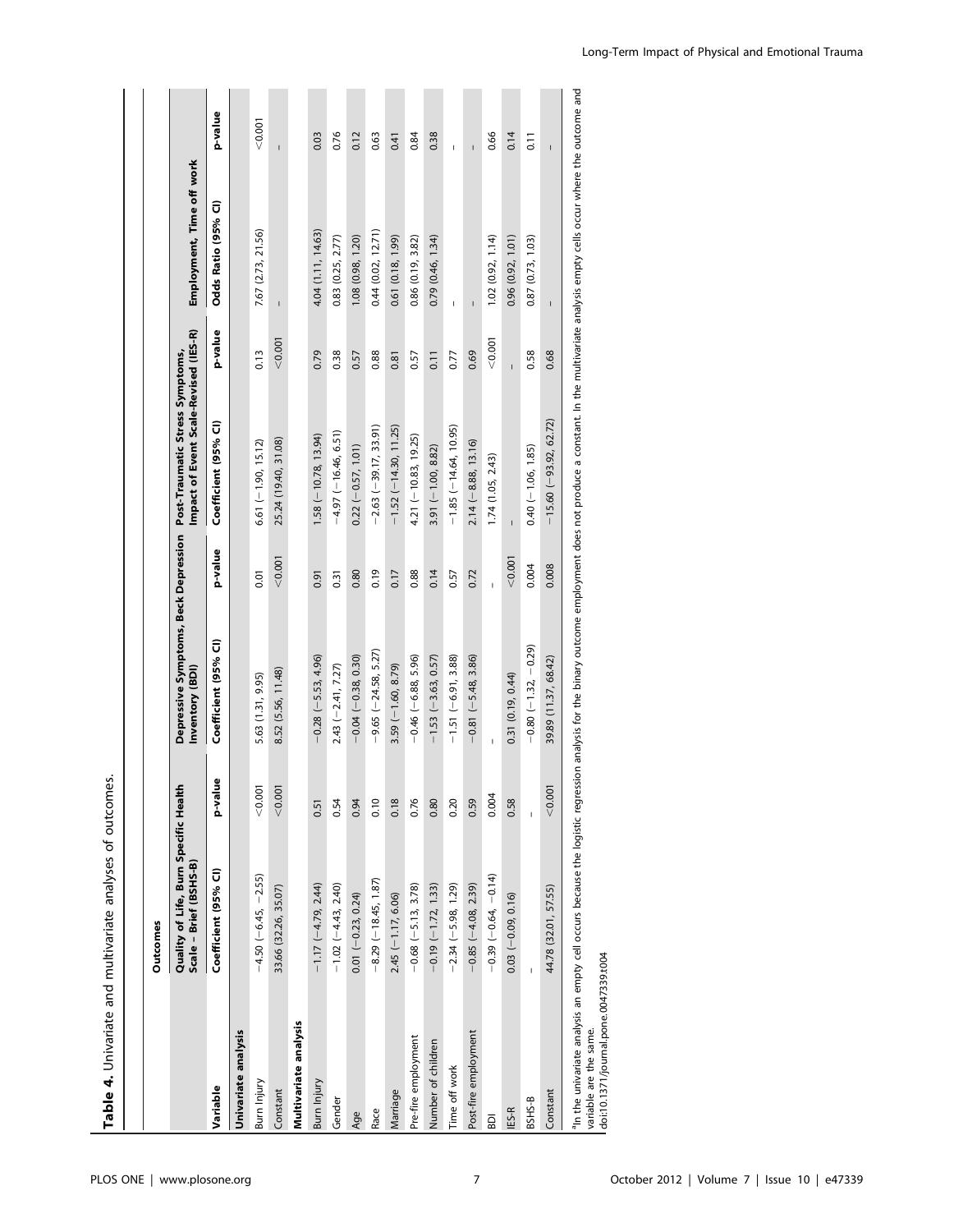In this study, survivors with and without burn injuries exhibited significant levels of psychological, social and employment impairments despite access to well-developed state of the art medical services. At the time of the fire, the infrastructure for delivering medical care was intact even though regional disaster procedures were underdeveloped. [37] This experience contrasts with the sparse resources that exist in wartime, in the developing world, or after natural disasters. It is possible that many of the survivors without physical injuries did not receive medical care or were not referred for appropriate mental health care. Underutilization of medical and mental health care is demonstrated in other populations of trauma survivors, such as combat veterans, [38] refugees [39] and community violence victims. [40].

There are a few limitations to the study worth noting. One limitation is the cross sectional design, which offers a snapshot of survivors at one point in time. Because subjects completed the questionnaire at different points in time, a comparison of longterm outcomes is affected by the prolonged recruitment period. [41] Additionally, data was obtained directly from participants by a self-report questionnaire potentially introducing a reporting bias. However, this form of data collection was selected to include survivors not treated by the medical system and at long-term follow-up. Also, a minority of probable survivors completed the survey introducing a potential selection bias. Still, responder and non-responder analysis demonstrated no significant differences in age and socioeconomic status (median home value by zip code). Furthermore, there were significantly more female than male responders; historically men exhibit lower survey response rates than women. [42] The characteristics of the general populations used to determine baseline BSHS-B, BDI and IES-R scores exhibited a similar number of male and female subjects, which also differed from the study cohort. Lastly, given the inability to confirm definitive contact information for many survivors, two different response rates were calculated. Unlike medical patient registries, for example, which offer a definitive cohort with exact patient names, contact information, and confirmed presence of disease or exposure, the newspaper listing from which the cohort was drawn was inexact. The newspaper identified survivors from

#### References

- 1. American Psychiatric Association (2000) Task Force on DSM-IV. Diagnostic and statistical manual of mental disorders: DSM-IV-TR. 4th ed. Washington, DC: American Psychiatric Association.
- 2. Galea S, Ahern J, Resnick H, Kilpatrick D, Bucuvalas M, et al. (2002) Psychological sequelae of the September 11 terrorist attacks in New York City. N Engl J Med 346: 982–987.
- 3. Sayer NA, Noorbaloochi S, Frazier P, Carlson K, Gravely A, et al. (2010) Reintegration problems and treatment interests among Iraq and Afghanistan combat veterans receiving VA medical care. Psychiatr Serv 61: 589–597.
- 4. Resnick SG, Rosenheck RA (2008) Posttraumatic stress disorder and employment in veterans participating in Veterans Health Administration Compensated Work Therapy. J Rehabil Res Dev 45: 427–436.
- 5. Hyre AD, Cohen AJ, Kutner N, Alper AB, Muntner P (2007) Prevalence and predictors of posttraumatic stress disorder among hemodialysis patients following Hurricane Katrina. Am J Kidney Dis 50: 585–93.
- 6. Parker PE (2007) Tally of a tragedy:  $462$  were in The Station on night of fire.  $\mathit{The}$ Providence Tournal.
- 7. Brych SB, Engrav LH, Rivara FP, Ptacek JT, Lezotte DC, et al. (2001) Time off work and return to work rates after burns: systematic review of the literature and a large two-center series. J Burn Care Rehabil 22: 401–5.
- 8. Schneider JC, Bassi S, Ryan CM (2009) Barriers impacting employment after burn injury. J Burn Care Res 30: 284–300.
- 9. Esselman PC, Askay SW, Carrougher GJ, Lezotte DC, Holavanahalli RK, et al. (2007) Barriers to return to work after burn injuries. Arch Phys Med Rehabil 88: S50–56.
- 10. McKibben JB, Bresnick MG, Wiechman Askay SA, Fauerbach JA (2008) Acute stress disorder and posttraumatic stress disorder; a prospective study of prevalence, course, and predictors in a sample with major burn injuries. J Burn Care Res 29: 22–35.

different sources with varying levels of certainty and listed incomplete contact information. Guidelines for calculating response rates utilize different definitions of eligibility depending on the reliability of the data. [28] The authors chose to provide a range of response rates to provide the reader with a better understanding of this issue. In spite of these potential limitations, this unique cohort provides us with valuable insight into the longterm effects of both physical and emotional trauma.

Research on other traumatic mass casualty events has also shown non-physical trauma to have lasting impact on quality of life, depression symptoms, PTSS and employment. After the September  $11^{\text{th}}$ , 2001 terrorist attacks on the World Trade Center, fire fighters frequently (12%) developed PTSS. [43] Interestingly, Manhattan residents exhibited elevated rates of PTSS and depression symptoms after the attacks. Those living closer to the site of the attacks demonstrated three times the incidence of PTSS as those further away, and loss of possessions due to the event was a predictor of PTSS. [2] In addition, trauma sequelae are long lasting. Veterans of the wars in Iraq and Afghanistan exhibited significant levels of PTSS (41%) and reported difficulty with social functioning, productivity, community involvement, and self-care almost four years after returning home. [3] A year following Hurricane Katrina, almost one-quarter of evacuated hemodialysis patients experienced PTSS. [5].

In summary, survivors of this large-scale fire at The Station nightclub exhibit significant levels of life disruption at long-term follow up. The findings suggest that emotional trauma, not physical injury, determines the outcomes quality of life, PTSS and depression symptoms. The long-term impact of this traumatic event underscores the importance of longitudinal and mental health care for trauma survivors, with attention to those with and without physical injuries.

#### Author Contributions

Conceived and designed the experiments: JCS JS SSS. Analyzed the data: JCS NHTT ES FF SSS CMR JS. Wrote the paper: JCS NHTT ES FF SSS CMR JS.

- 11. Wiechman SA, Ptacek JT, Patterson DR, Gibran NS, Engrav LE, et al. (2001) Rates, trends, and severity of depression after burn injuries. J Burn Care Rehabil 22: 417–24.
- 12. Kildal M, Andersson G, Gerdin B. (2002) Health status in Swedish burn patients. Assessment utilising three variants of the Burn Specific Health Scale. Burns 28: 639–45.
- 13. Patterson DR, Ptacek JT, Cromes F, Fauerbach JA, Engrav L (2000) The 2000 Clinical Research Award. Describing and predicting distress and satisfaction with life for burn survivors. J Burn Care Rehabil 21: 490–8.
- 14. Bland SH, O'Leary ES, Farinaro E, Jossa F, Trevisan M (1996) Long-term psychological effects of natural disasters. Psychosom Med 58: 18–24.
- 15. Marmar CR, Weiss DS, Metzler TJ, Delucchi KL, Best SR, et al. (1999) Longitudinal course and predictors of continuing distress following critical incident exposure in emergency services personnel. J Nerv Ment Dis 187: 15–22.
- 16. Yzermans CJ, Donker GA, Vasterman P (2003) The impact of disasters: long term effects on health. In: Kirch W., ed. Public Health in Europe. 10 years EUPHA. Berlin: Springer. 317–41.
- 17. Lundin T, Jansson L (2007) Traumatic impact of a fire disaster on survivors–a 25-year follow-up of the 1978 hotel fire in Borås, Sweden. Nord J Psychiatry 61: 479–85.
- 18. Van Loey NE, van de Schoot R, Faber AW (2012) Posttraumatic Stress Symptoms after Exposure to Two Fire Disasters: Comparative Study. PLoS ONE 7: e41532. doi:10.1371/journal.pone.0041532.
- 19. Neria Y, Nandi A, Galea S (2008) Post-traumatic stress disorder following disasters: a systematic review. Psychol Med 38: 467–80.
- 20. Kildal M, Andersson G, Fugl-Meyer AR, Lannerstam K, Gerdin B (2001) Development of a brief version of the Burn Specific Health Scale (BSHS-B). J Trauma 51: 740–6.
- 21. Weiss DS, Marmar CR (1999) The impact of event scale revised. In: Wilson JP, Keane TM, editors. Assessing psychological trauma and PTSD. New York: Guilford Press. 399–411.